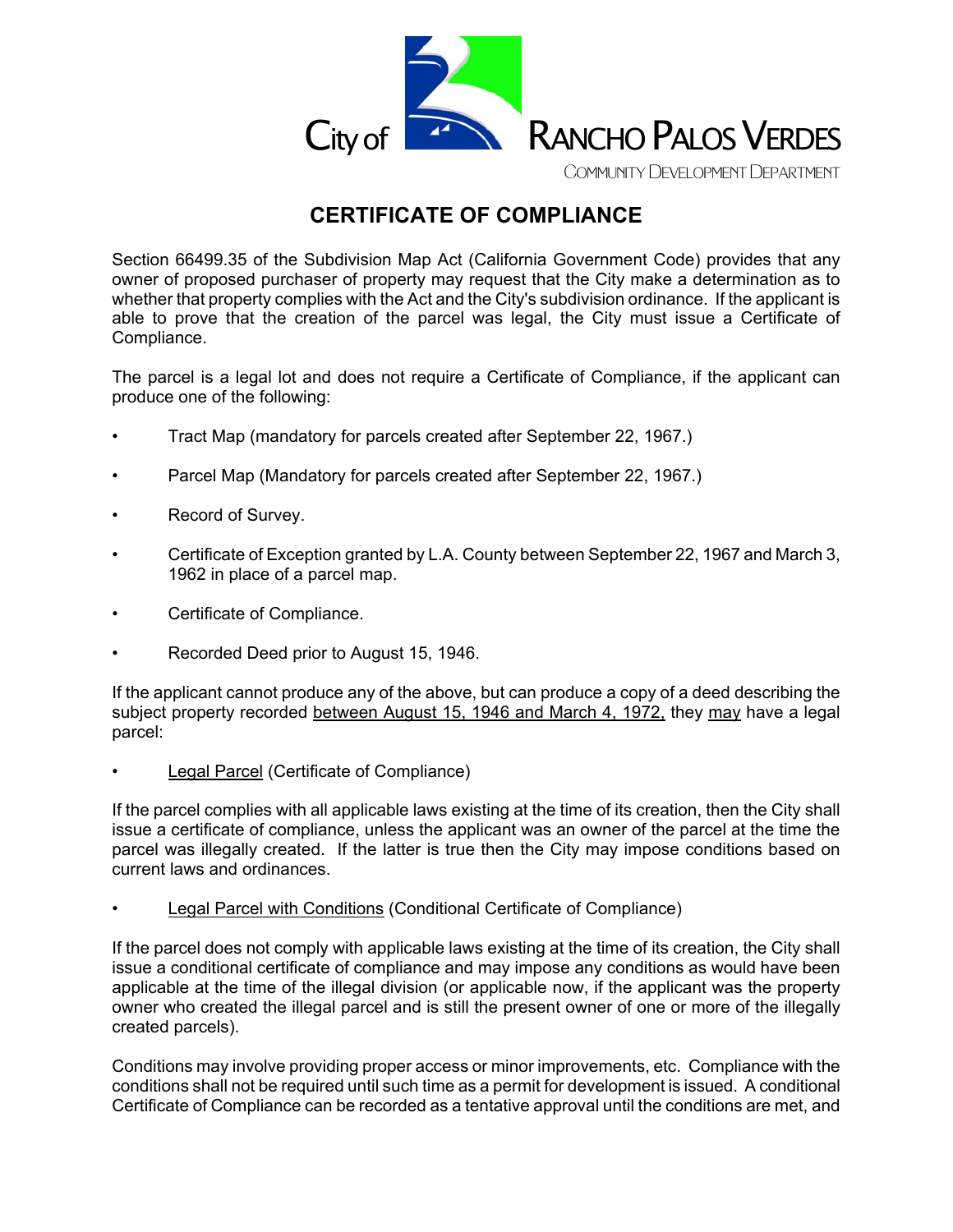then a final Certificate of Compliance can be recorded. However, a conditional Certificate of Compliance is good for only 1 buyer, i.e. if a conditional Certificate of Compliance is issued when escrow is opened and that buyer does not meet conditions, any future buyer must file a new application.

• Illegal Parcel (Notice of Intent to Issue Notice of Violation)

If the parcel has not been divided in accordance with provisions in effect at the date of record and adequate conditions are not available to ensure compliance, or if the applicant cannot prove the legality of the parcel pursuant to the above, then the parcel is to be considered "illegal". If the City has knowledge that an "illegal" parcel exists, the City is obligated to file a notice of intention to file a Notice of Violation pursuant to Section 66499.36 of the Subdivision Map Act. A "Notice of Violation", when recorded, prevents transfer of an illegal lot.

#### Additional Information

If a person has a lot on which the question of legality arises and there is an existing dwelling unit with valid building permits, the person has a legal parcel and a certificate of compliance must be issued by the City, if requested by the applicant.

The following items shall be submitted for a Certificate of Compliance application:

- One completed certificate of compliance application and a separate form to be recorded for each parcel requested with accurate and complete legal description typed below the signature line. These forms **must be typed** as they will be recorded and the County Recorder will not accept illegible or unclear documents. Do not type in margins.
- Legible copies of documents that substantiate the legal creation of the parcels; these copies may include grant deeds, trust deeds, recorded contracts of sale, recorded agreements of sale, certificates of exception, approved record of surveys, court adjudications or other evidence that will aid in the determination of compliance.
- One 8 1/2" x 14" copy of a fully dimensioned plot plan of the properties prepared by a Civil Engineer. The plot plan must be consistent with the legal description.
- **Filing Fee: Certificate of Compliance = \$727 Data Processing Fee = \$4 Trust Deposit = \$1,000**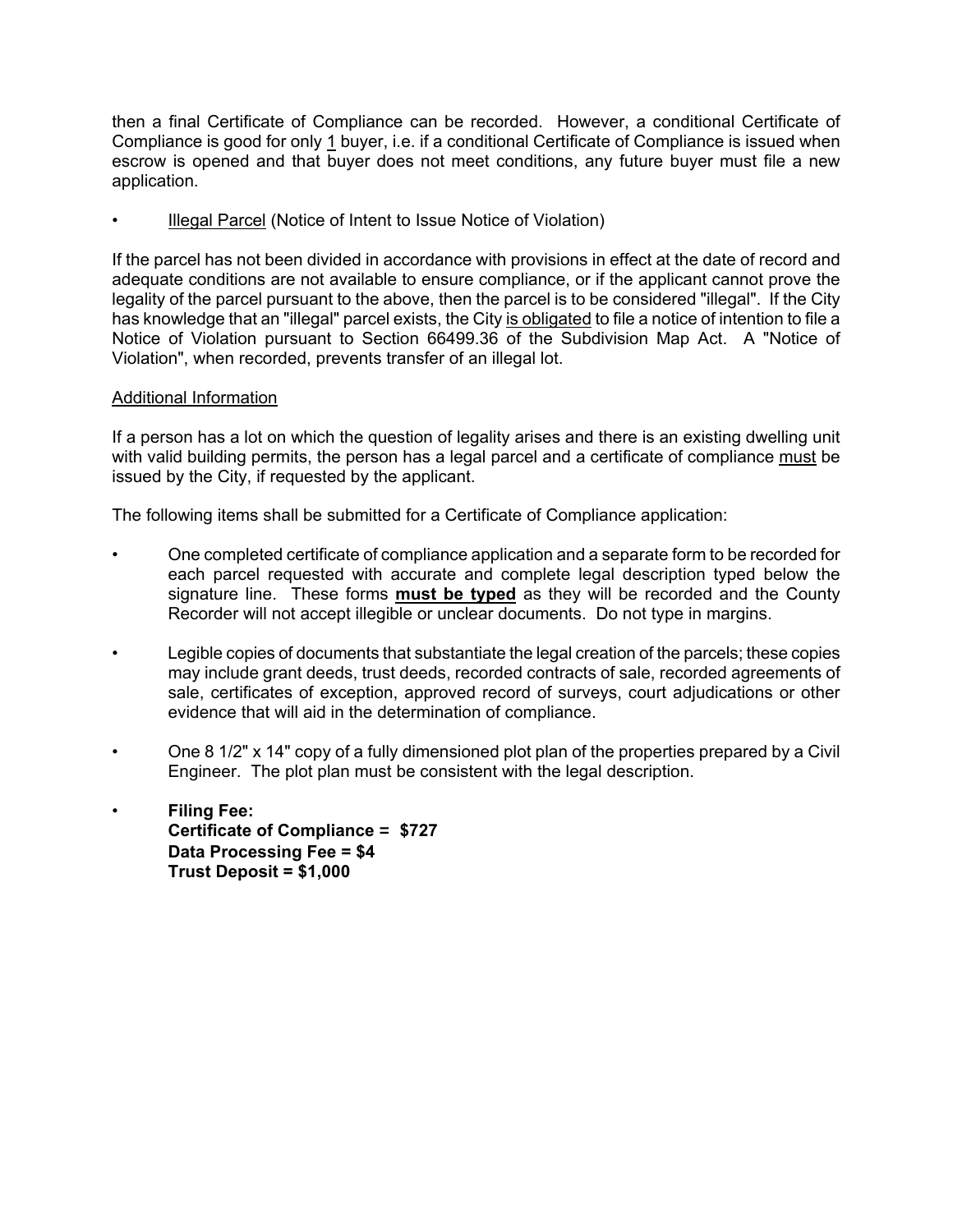

# **CERTIFICATE OF COMPLIANCE NO. SUB**

| APPLICANT:                                                                                                                                                                                                                            | LANDOWNER:      |
|---------------------------------------------------------------------------------------------------------------------------------------------------------------------------------------------------------------------------------------|-----------------|
| the control of the control of the control of the control of the control of the control of the control of the control of the control of the control of the control of the control of the control of the control of the control<br>Name | Name            |
| <b>Address</b>                                                                                                                                                                                                                        | <b>Address</b>  |
| City, State, Zip                                                                                                                                                                                                                      | City State, Zip |
|                                                                                                                                                                                                                                       |                 |
| E-mail: ____________________________                                                                                                                                                                                                  |                 |
|                                                                                                                                                                                                                                       |                 |
| Project Description: <u>contract the contract of the contract of the contract of the contract of the contract of</u>                                                                                                                  |                 |
|                                                                                                                                                                                                                                       |                 |
|                                                                                                                                                                                                                                       |                 |
| Assessor's Map Book and Page Number:                                                                                                                                                                                                  |                 |

I hereby certify, under penalty of perjury, that the information and materials submitted with this application are true and correct.

Signature of Applicant

Signature of Landowner

| $\overline{\phantom{0}}$<br>Daled<br>$-$ - $   -$ |  |
|---------------------------------------------------|--|
|---------------------------------------------------|--|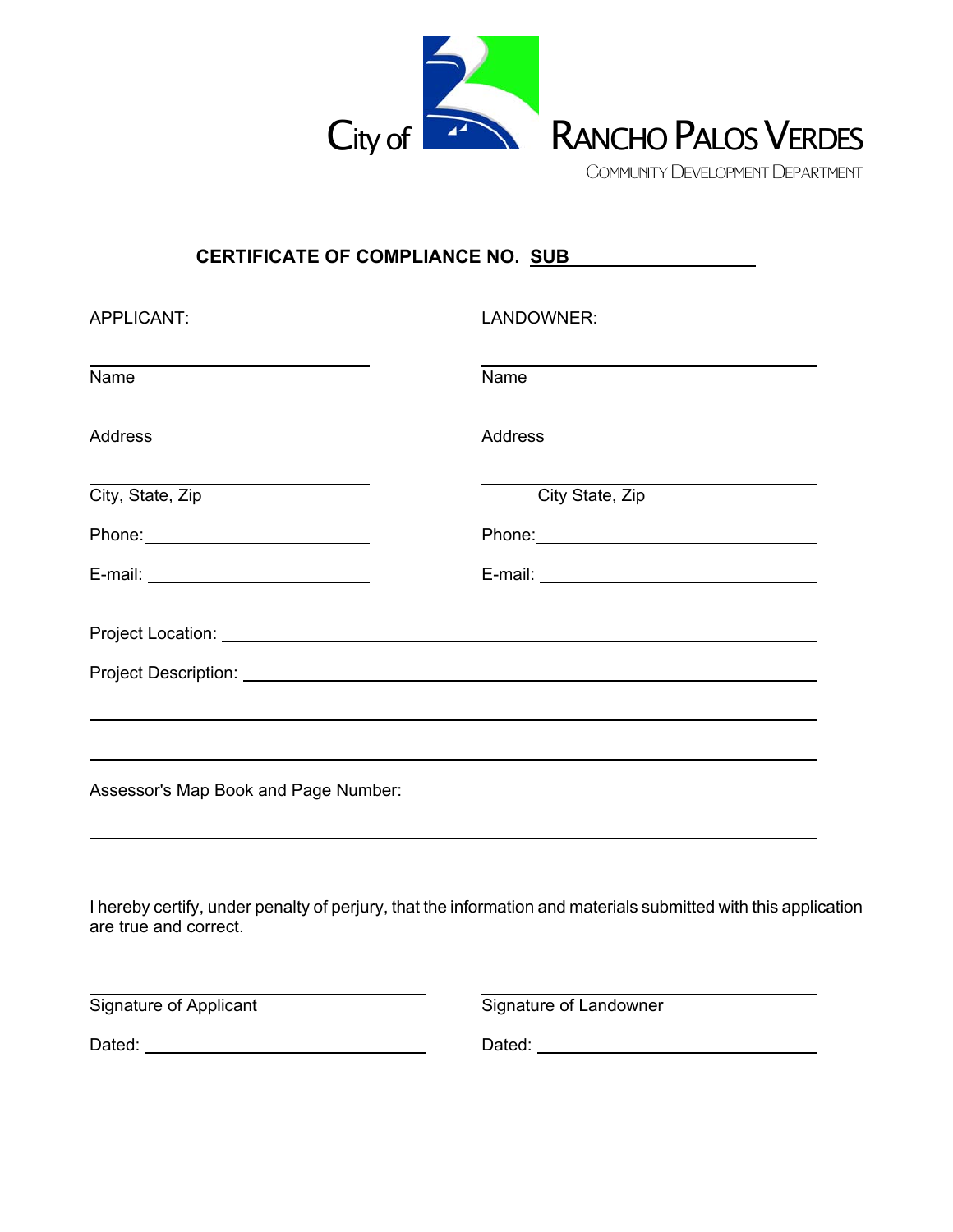# RECORDING REQUESTED BY AND WHEN RECORDED MAIL TO:

City of Rancho Palos Verdes Department of Planning, Building, and Code **Enforcement** 30940 Hawthorne Boulevard Rancho Palos Verdes, CA 90275

#### SPACE ABOVE THIS LINE FOR RECORDERS USE

## **CERTIFICATE OF COMPLIANCE NO.**

Request for Certificate of Compliance

I/We the undersigned owner(s) of record of real property within the City of Rancho Palos Verdes hereby REQUEST the City of Rancho Palos Verdes to determine if said real property described below has complied with the provisions of the Subdivision Map Act (§ 66410 et. set., Government Code, State of California), the County Subdivision Ordinance (Title 21, County Code, County of Los Angeles), and/or the Rancho Palos Verdes Subdivision Ordinance (Title 16, Municipal Code, City of Rancho Palos Verdes).

Property Legal Description: See Exhibit "A" attached hereto and made a part hereof

| <b>Assessor Parcel Number:</b>                                                                                                 |
|--------------------------------------------------------------------------------------------------------------------------------|
| Property Owner(s):                                                                                                             |
| Signature:                                                                                                                     |
| Name (typed or printed):                                                                                                       |
| Date:<br><u> 1989 - Andrea State Barbara, amerikan personal di sebagai personal di sebagai personal di sebagai personal di</u> |
| Signature:                                                                                                                     |
| Name (typed or printed):                                                                                                       |
| Date:                                                                                                                          |